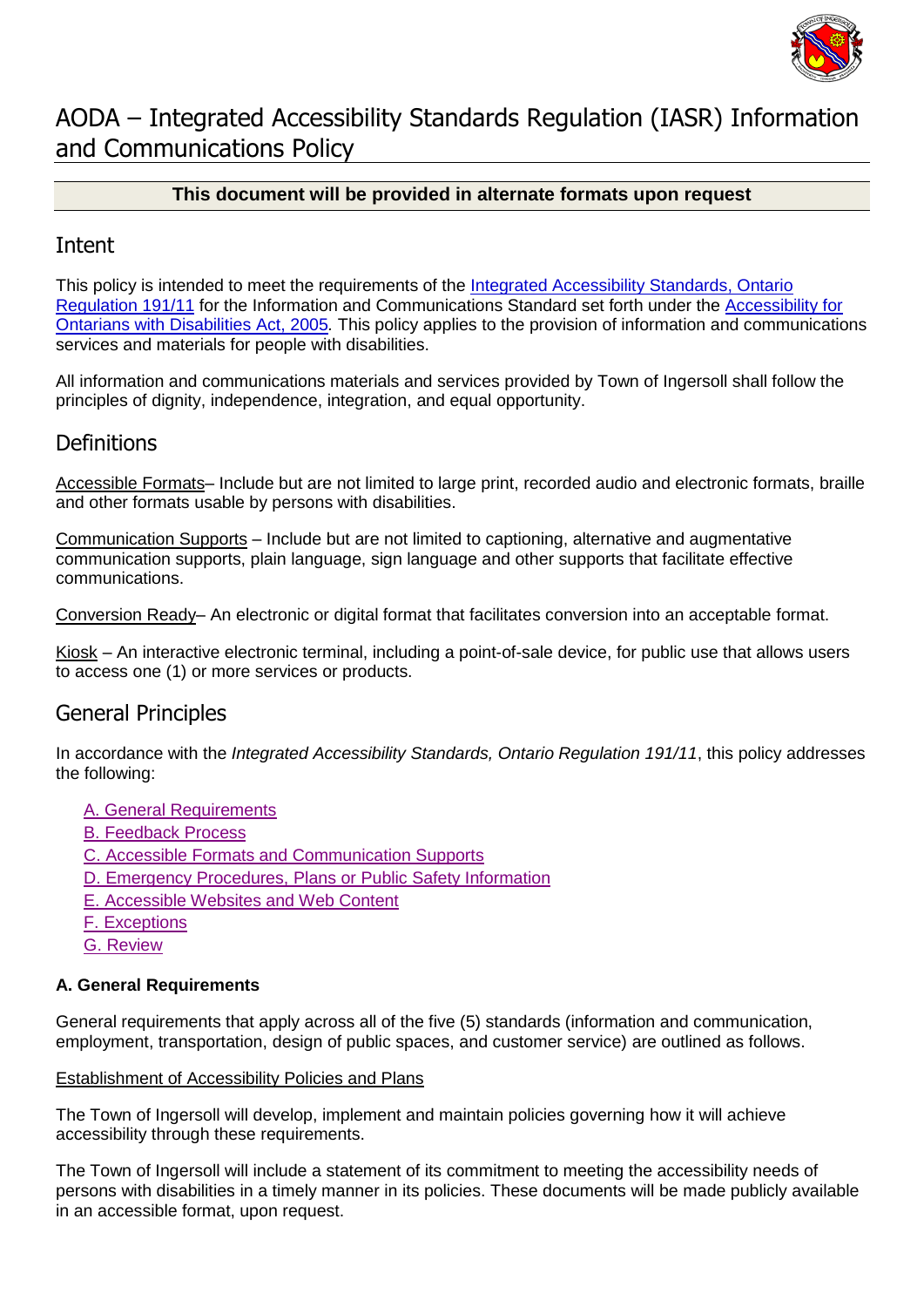

The Town will establish, implement, maintain and document a multi-year accessibility plan outlining its strategy to prevent and remove barriers and to meet its requirements under the IASR.

The Town will review and update its accessibility plan once every five (5) years and will establish, review and update our accessibility plans in consultation with persons with disabilities or an advisory committee. Annual status reports will be prepared that will report on the progress of the steps taken to implement Town of Ingersoll's accessibility plan. If requested, the report shall be created in an accessible format.

#### Procuring or Acquiring Goods and Services, or Facilities

The Town will incorporate accessibility criteria and features when procuring or acquiring goods, services or facilities. The only exception is in cases where it is impracticable to do so.

#### Training Requirements

The Town of Ingersoll will provide training for its employees and volunteers regarding the IASR and the [Ontario Human Rights Code](http://www.e-laws.gov.on.ca/html/statutes/english/elaws_statutes_90h19_e.htm) as they pertain to individuals with disabilities. Training will also be provided to individuals who are responsible for developing Town of Ingersoll's policies, and all other persons who provide goods, services or facilities on behalf of Town of Ingersoll.

Training will be provided as soon as is reasonably practicable, but no later than one month following the employee's commencement of work with the Town. Training will be provided on an ongoing basis to new employees and as changes to Town of Ingersoll's accessibility policies occur.

#### Records

Training will generally be provided through the Town's online training provider and will be tracked for completion through the same. Records of training will be maintained through the online training system and will include the date(s) of training.

Training provided in an alternate format will also be recorded and will include an overview of the content, the date the training was delivered and the number of employees that were trained.

Training will be provided in alternate formats upon request, and that take into consideration the requesting individual's disability.

#### <span id="page-1-0"></span>**B. Feedback Process**

Town of Ingersoll will ensure that all feedback processes (both internal and external) are made accessible to clients/customers or employees, upon request.

In accordance with the customer service standards, Town of Ingersoll will make known the availability of accessible feedback formats. For further details on the Town's feedback process, please refer to the Town of Ingersoll's Accessible Customer Service Policy.

#### <span id="page-1-1"></span>**C. Accessible Formats and Communication Supports**

Unless deemed unconvertible, the Town will provide or arrange for the provision of accessible formats and communication supports for persons with disabilities, upon request. Accessible formats and communication supports will be provided in a timely manner and at no additional cost to the individual.

The Town will take into account the person's accessibility needs when customizing individual requests and shall consult with the individual making the request to ensure suitability.

The Town will make the availability of accessible formats and communication supports publicly known.

#### <span id="page-1-2"></span>**D. Emergency Procedures, Plans or Public Safety Information**

The Town of Ingersoll will ensure that all publicly available safety and emergency information (e.g., evacuation procedures, floor plans, etc.) is provided in an accessible format or with appropriate communication supports, upon request.